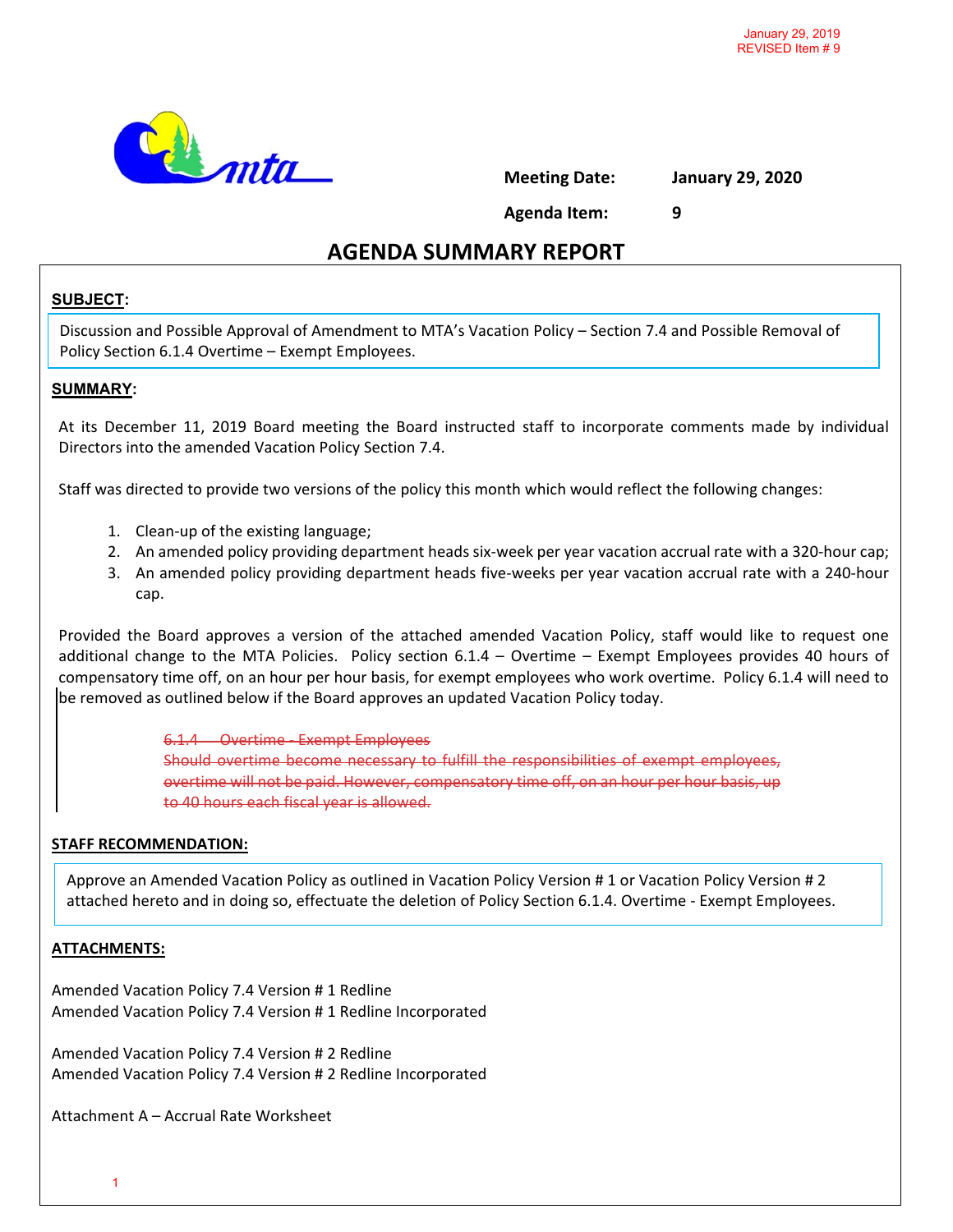## **7.4 Vacation**

| (1) | The purpose of vacation is to allow employees and department heads time away   |
|-----|--------------------------------------------------------------------------------|
|     | from their work environment to relax and refresh. MTA encourages all employees |
|     | to take their accrued vacation.                                                |

- (2) Vacation accrual begins on the date of hire. Vacation accrual rates are based on 2080 work hours per year. All employees shall be entitled to accrue vacation time and utilize vacation time with pay, subject to the following terms:
	- a) All FTE employees, other than department heads, after six months of continuous employment, shall be entitled to a vacation based upon the accrual rate of 0.039 hours per paid hour.one hour for every 26.00 paid hours (10 days per year).
	- b) All FTE employees, other than department heads, after four years of continuous employment, shall be entitled to a vacation based upon an accrual rate of one hour for every 17 .33 paid hours (1.5 days per year) 0.057 hours per paid hour..
	- c) All FTE employees, other than department heads, after seven years of continuous employment, shall be entitled to vacation based upon an accrual rate of one hour for every 13.00 paid hours (20 days per year).0.077 hours per paid hour.
	- d) Department heads shall accrue vacation at the rate of 0.096 per paid hour from the date of hire. d) revised - 01/24/2020 to reflect correct accrual rate. Corrected accrual rate: 0.096
- $\theta$  (3) All employees and department heads shall be entitled to utilize accrued vacation time after six months of continuous employment.
	- $\frac{12}{4}$  Vacation schedules must be approved in advance by the immediate supervisor. Employees sign-up for vacation in order of Seniority.
	- (5) Employees and department heads cannot accrue more than 240 hours of vacation time.
	- (4)(6) and employees All employees and department heads may be required to take accrued vacation at the Executive Director's discretion.
	- $\left(\frac{1}{2}\right)$ (7) Employees and department heads may sell (cash out) up to two weeks of vacation per fiscal year. That is, employees may be paid for vacation hours without taking time off. Two weeks' notice is required to sell vacation.
	- (6)(8) Vacation time may not be used or sold unless sufficient hours will have been accrued by the end of the pay period in which it is to be used or sold.
	- (7)(9) Upon termination of employment from MTA, for any reason, the employee or department head will be paid any accrued Vacation Leave in their final paycheck.